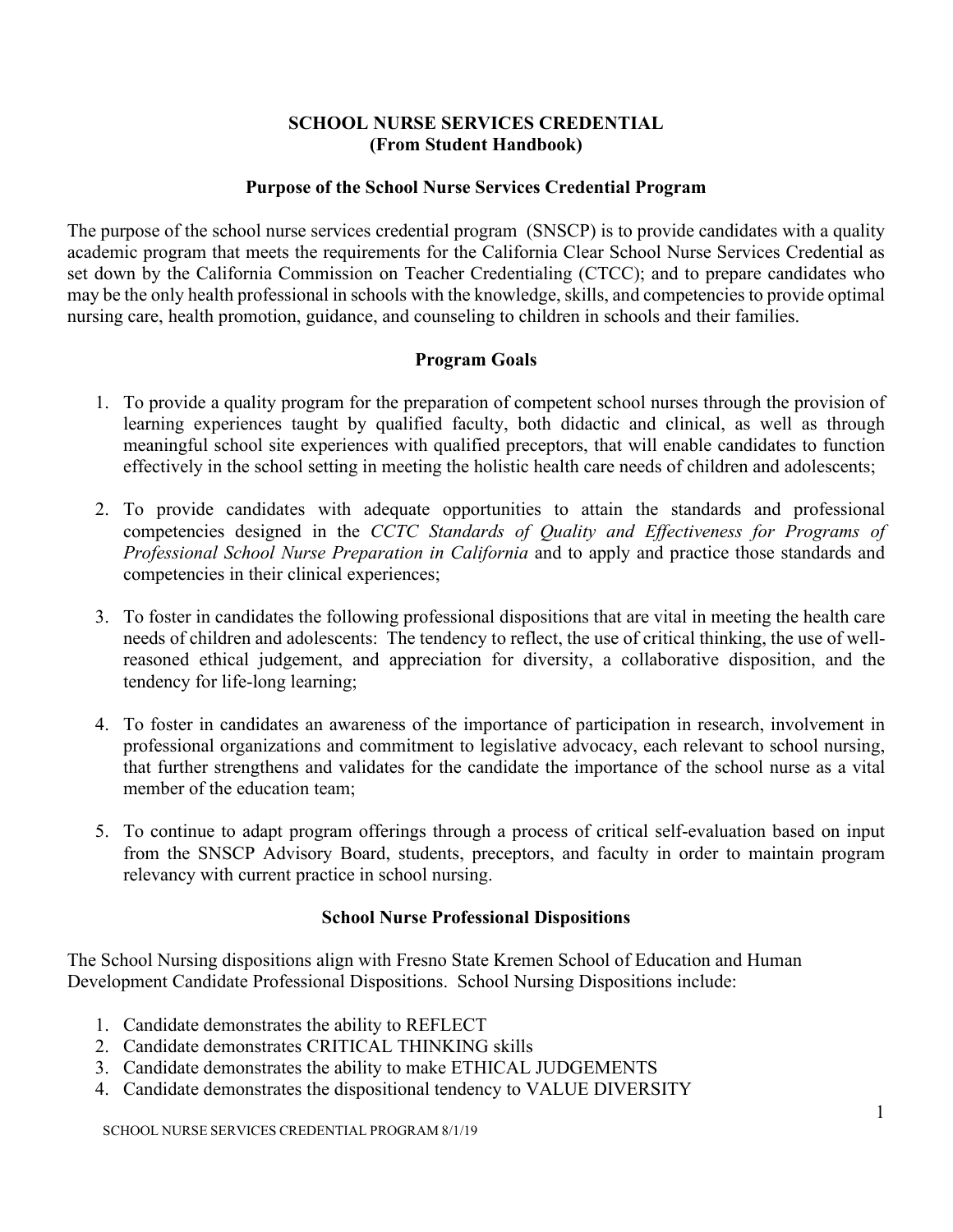- 5. Candidate demonstrates a COLLABORATIVE disposition
- 6. Candidate demonstrates their enthusiasm for LIFE-LONG LEARNING

# **School Nurse Learning Outcomes**

The culminating student learning outcomes are based on four primary indicators; Communication, Critical Thinking, Clinical Judgment, and Collaboration. These four primary outcomes were derived from the American Association of Colleges of Nursing's The Essentials of Baccalaureate Education for Professional Nursing Practice (2008). The nine overarching Essentials are embedded in the core outcomes of the BSN and Graduate programs and are threaded throughout coursework.

At the completion of the School Nurse Services Credential program, the graduate will be prepared to function in a variety of health care settings and be able to validate the following student learning outcomes:

**Communication**: Communication is defined as a complex, ongoing, interactive process of exchanging information and forms the basis for building relationships. Communication includes listening, verbal and nonverbal behaviors, written skills, and the use of emerging technologies.

**Critical Thinking:** Critical thinking is defined as a discriminating process that underlies decision making. Critical thinking includes questioning, analysis, synthesis, interpretation, inference, inductive and deductive reasoning, intuition, application, and creativity.

**Clinical Judgment:** Clinical judgment is the interaction of knowledge, skills, and attitudes and underlies the nurse's ability to adapt care for diverse populations in varied health care environments. Clinical judgment involved critical reasoning, integration of evidence based practice, and the implementation of holistic, value based patient centered care.

**Collaboration:** Collaboration is defined as the active engagement in local, regional, and global healthcare and forms the basis for interdisciplinary practice. Collaboration supports a climate of diverse opinions and incorporates delegation, negotiation, coordination, and service learning.

## **School Nurse Services Credential Program Standards**

The School Nurse Credential Program design includes a purposeful sequence of coursework and field experiences designed to optimize learning.

## **1. Standard 1: Program Design, Rationale and Coordination**

The school nurse program and any prerequisites include a purposeful sequence of coursework and field experiences that effectively prepare candidates to provide school nursing services to all students to optimize learning. The school nurse services program prepares candidates to understand contemporary conditions of schools and society and how school nurse services need to change and evolve to address these changing conditions.

## **2. Standard 2: Collaboration in Implementing the Program**

Collaboration in implementing the program sponsors of the school nurse preparation program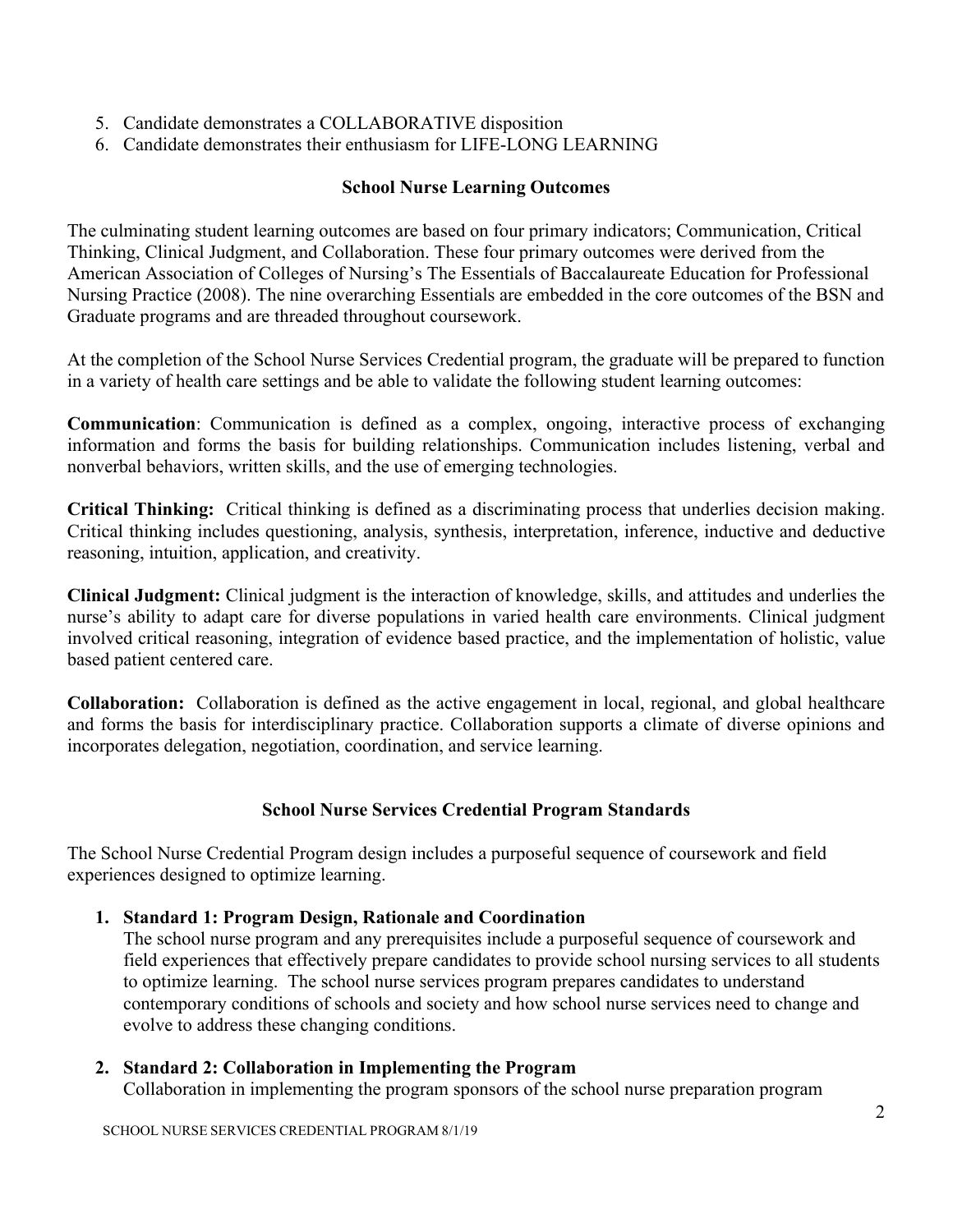establish collaborative arrangements with other institutions and entities that contribute substantively to the quality and effectiveness of the design and implementation of candidate preparation.

# **3. Standard 3: Relationship between Theory, Research and Practice**

By design, the school nurse preparation program provides a variety of opportunities for candidates to reflect, analyze, and implement the relationships between theory and evidence based practice related to school nursing.

## **4. Standard 4: Preparation to Promote Student Health and Wellness**

The program prepares candidates to integrate health and wellness concepts in the educational setting to allow students to be in school, healthy, and ready to learn.

## **5. Standard 5: The Socio-Cultural Context of School Nursing**

The program provides candidates with opportunities to further develop their understanding of the sociocultural context in which school nurses work. As part of these opportunities, candidates experience the range of diversity represented within the local community including culture, ethnicity, language, age, gender identity, students with special needs, socioeconomic status and value systems. The program assists candidates to formulate strategies for identifying and appropriately addressing social and cultural community issues that affect school health and student's abilities to learn. The program assists candidates to adapt their approach in order to meet the needs of English learner students and their families.

## **6. Standard 6: Legal and Ethical Aspects of School Nursing**

The program provides candidates with an understanding of the local, state, and federal law and regulations applicable to the practice of school nursing. The program assists candidates to understand the practice of school nursing within a public educational system, including the structure and authority of school district administration, the scope and practice of school nursing as regulated by the California Board of Registered Nursing, applicable sections of the Education Code, and/or relevant local, state, and federal codes and regulations.

## **7. Standard 7: Preparation for Health Management Responsibilities within the School Setting**

The program helps candidates understand the school nurse role in providing health leadership and management, health education, health research, direct client care, training and supervision of other personnel as applicable, and planning and coordination of healthcare services and programs. The program helps candidates understand and demonstrate a collaborative approach to providing and/or facilitation health-related activities, including acting as a member of a team addressing student achievement. The program provides opportunities for the candidate to demonstrate effective communication, using a variety of supporting technology, with a wide range of audiences including students, staff, parents, and community.

## **8. Standard 8: Field Work Experience**

The program provides candidates with a broad range of hands-on school nurse field experiences in a variety of settings. Candidates are provided with a preceptor for mentoring and supervision during the field experiences. The program has a clearly defined and systematic process for the identification, election, and assignment of qualified preceptors. The program bases field experience assignments on an individual assessment of each candidate's prior background and experiences.